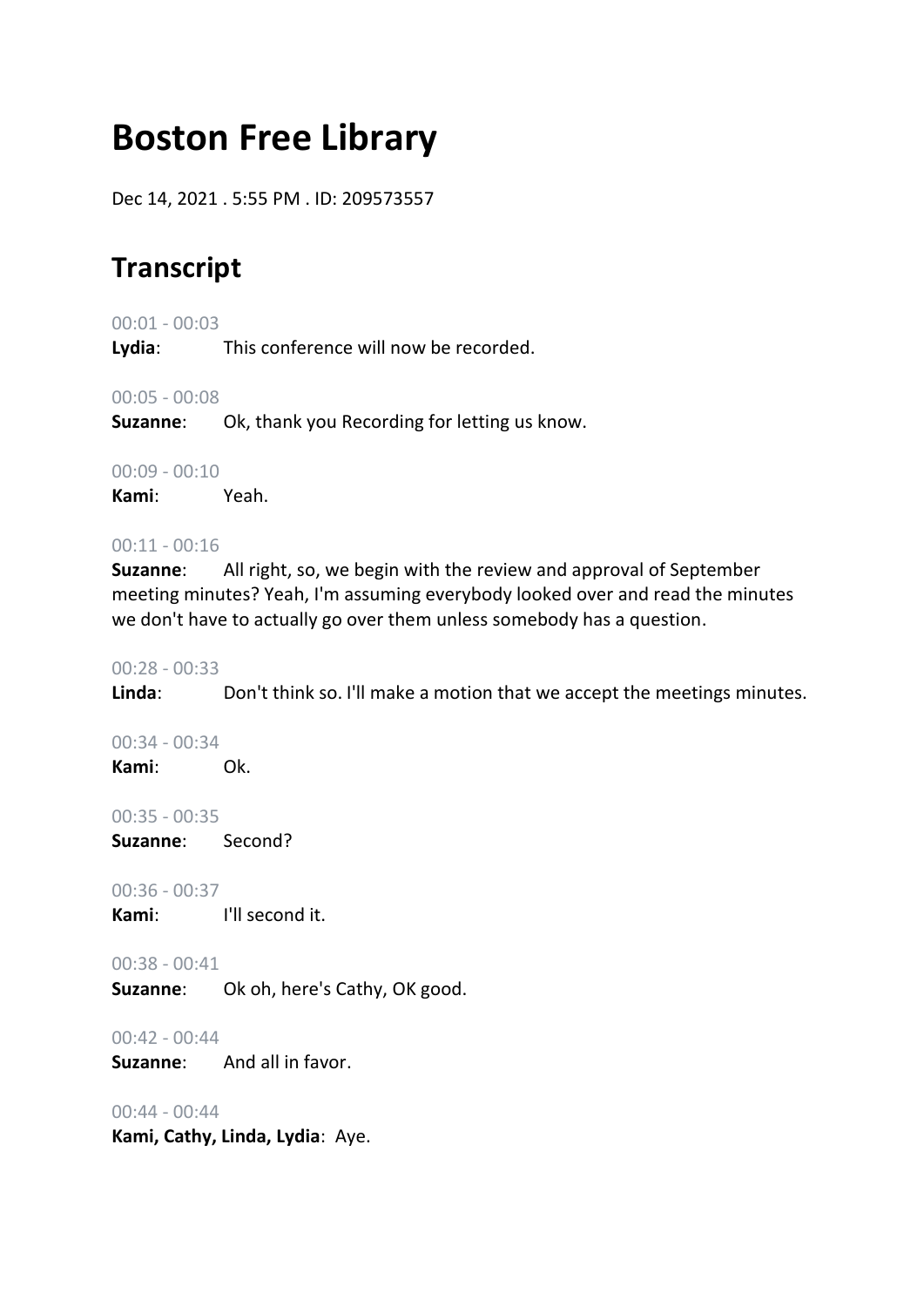#### 00:47 - 00:49

**Suzanne**: Then to Treasurer's report. Linda, go ahead.

#### 00:55 - 00:58

**Linda**: Lydia should have sent everybody an e-mail with the report.

#### 00:59 - 00:59

**Linda**: Oh, there it is. Nothing outrageous. We still have money, even though Lydia has been spending it like crazy - on improvements. (laughing)

#### 01:13 - 01:16

**Lydia**: That was all part of the program and facility.

#### 01:19 - 01:35

**Linda**: That's true, but I think we're in good shape. We have no reserves or anything that we need to do further. So, anybody have any questions?

#### 01:35 - 01:36

**Suzanne**: Back to the top. I just had a question about something I noticed at the very top.

#### 01:40 - 01:41

**Linda**: Oh, OK.

## 01:42 - 01:48

**Suzanne**: That's the money, but it says, "Association account closed, due to COVID 19". What does that mean?

#### 01:48 - 02:06

**Linda:** I've put that on there, because we're not doing anywhere near the donations were not spending any money. And for I should probably take that off, because it is in reference to when we were truly closed. I should probably take that off of there.

#### $02.06 - 02.07$

**Suzanne**: Oh, OK, yeah.

02:08 - 02:09 **Linda**: That's all it means.

 $02:09 - 02:10$ 

**Suzanne**: All right, thank you.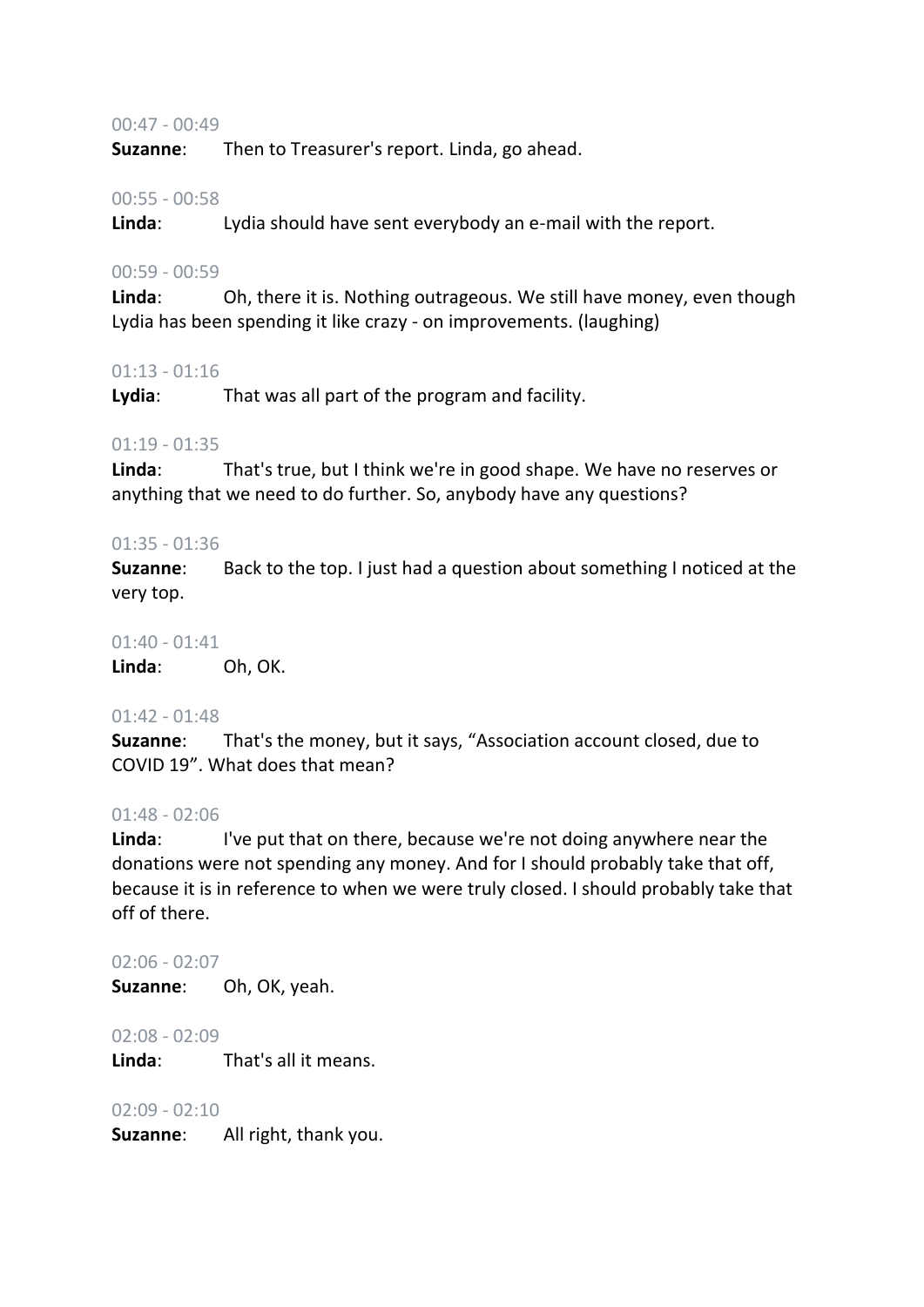02:10 - 02:15

**Cathy:** And I apologize. Who made the motion to accept the meeting minutes and second?

02:18 - 02:19

**Linda**: Linda.

02:20 - 02:23

**Cathy**: Linda, Motion?

02:24 - 02:24

**Linda**: Yep.

02:24 - 02:25

**Suzanne**: And Kami seconded.

## 02:26 - 02:29

**Cathy**: Ok, thank you very much.

#### 02:29 - 02:37

**Cathy**: All right, so we've got Sue and Kami and Linda and Lydia and me.

02:41 - 02:48

**Suzanne**: Ok, if there are no other questions about the Treasurer's report, can we have a motion to accept it?

02:48 - 02:52

**Cathy:** I will make a motion to accept it.

02:52 - 02:52

**Suzanne**: Second?

02:53 - 02:54

**Kami:** I can second it.

02:56 - 02:57

**Cathy**: Was that Kami?

02:58 - 02:58

**Kami**: Yeah.

02:59 - 02:59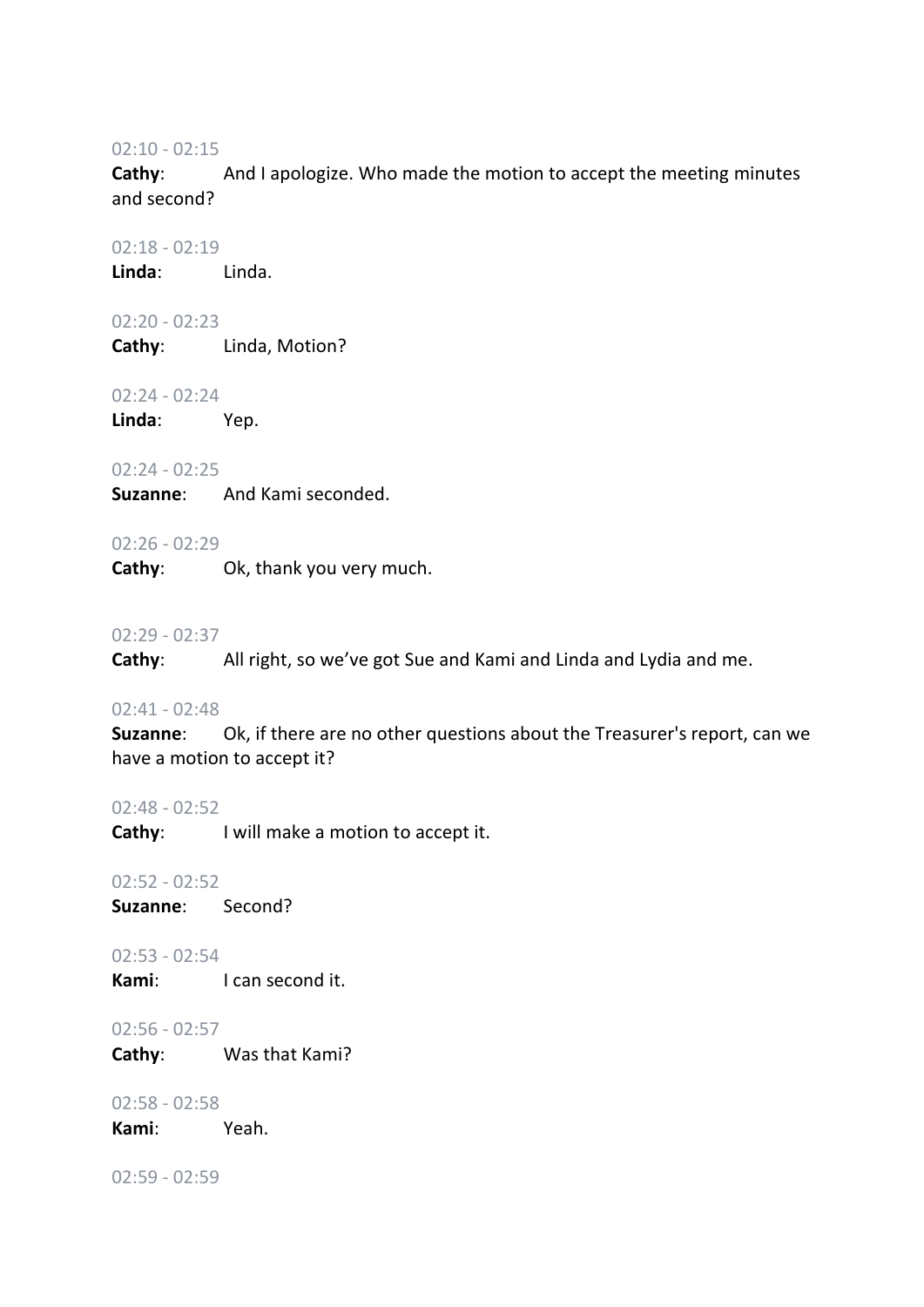**Cathy**: Ok. Awesome.

#### 03:00 - 03:01

**Suzanne**: All in favor? Aye.

## 03:01 - 03:02

**Matt, Cathy, Kami, Linda**: Aye.

#### 03:04 - 03:06

**Suzanne**: Ok, Director's Report.

#### 03:07 - 03:11

**Cathy**: Now is, is Matt in the meeting to or no?

## 03:11 - 03:11

**Suzanne**: Yes.

## 03:13 - 03:17

**Cathy**: You're faking me out there, Matt.

#### 03:18 - 03:20

**Suzanne**: He has the invisible man costume on.

#### 03:21 - 03:22

**Cathy**: That's it. It's working well! Ok.

## 03:27 - 03:29

**Suzanne**: Ok Director's Report.

#### $03:30 - 04:05$

**Lydia**: Ok, so, I can pull it up on the screen here. You can see the contract account balance is \$1030.82 right now. Most of the checks have been written for the year, including, our insurance.

So, there's a possibility that we would get reimbursed for some of the bat exclusion work that was done, but probably not the entire amount, because there's not the entire amount in the account.

But that would be the last check to be written for the year of one.

#### 04:06 - 04:10

**Cathy:** I'm sorry Lydia, though you will get reimbursed for what?

## 04:10 - 04:11

**Lydia**: The bat exclusion.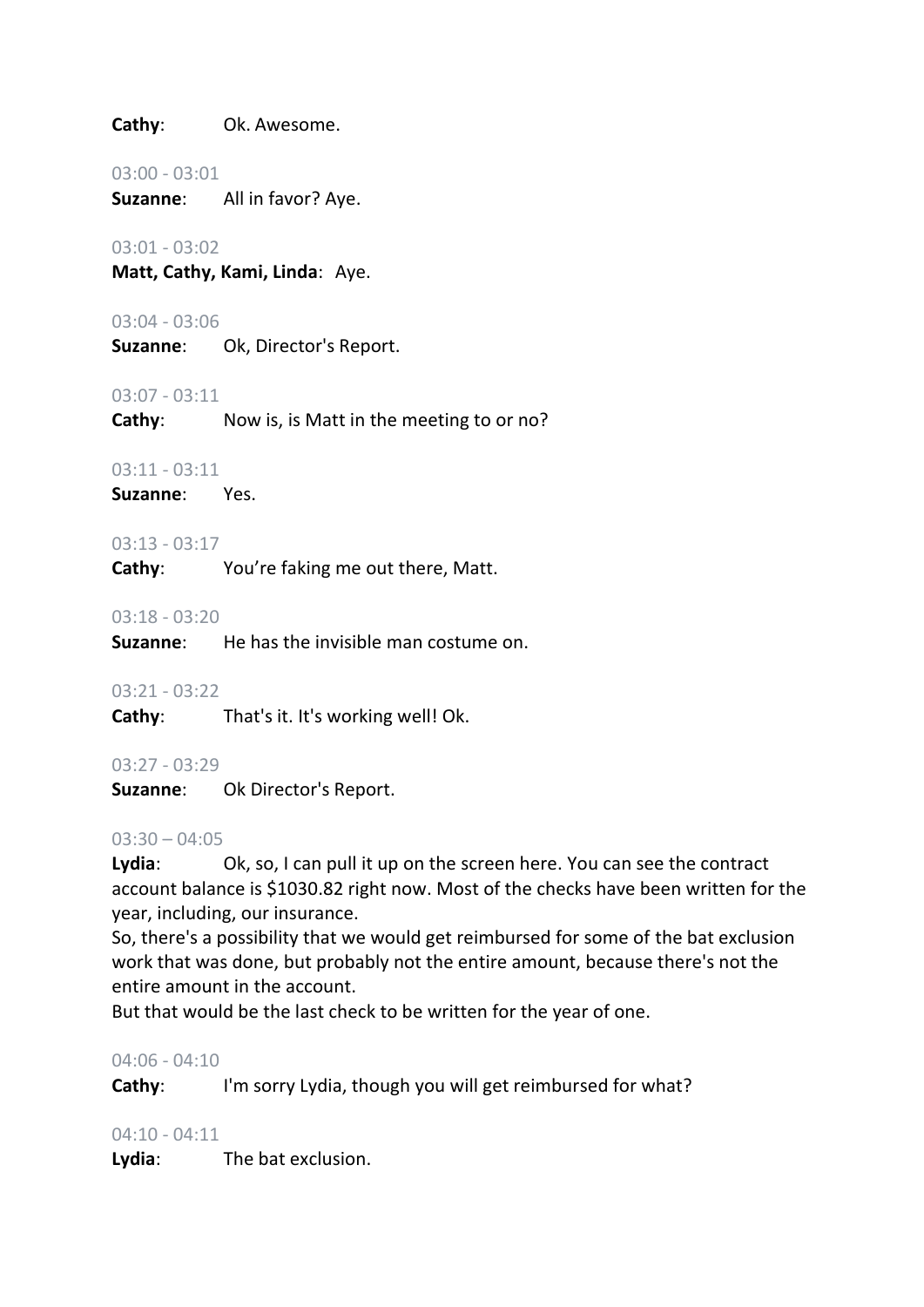## 04:12 - 04:16

**Cathy**: Oh, bat exclusion, OK. Critter control?

## 04:17 - 04:20

**Lydia**: Yes. And…

## 04:20 - 04:23

**Cathy**: We may get reimbursed by whom?

## 04:24 - 04:35

Lydia: So, basically, it would be money moving between the two accounts, So from the contract account, which is what's on the screen right now, from that to the association account, which is what we saw on the last report.

## 04:36 - 04:39

**Cathy**: Ok, gotcha, OK. Thank you.

## 04:41 – 05:34

**Lydia**: Current payroll projections have a library well under personnel budget and system paid expenses mostly due to the hours being voluntarily swapped between the library clerks and the pages.

The pages are obviously cheaper labor. That changes pretty significantly plus. We had a clerk but out for most of the summer vacation, so that also plays into that surplus there. We do have a new page, Amy Horschel who started in October. Then as far as reimbursements, the mileage reimbursement has already gone through.

So, that was for my trip up to Erie County Health Department.

Jumping around a little bit here, but we are still having a bit of a bat problem at the library. We had a few more. I'll actually scroll down to where that was.

## 05:35 - 05:38

**Cathy**: Was the work done guaranteed?

## 05:40 - 05:41

Lydia: It's an old building. There's no guarantee because of that. Basically the issue is that they're probably getting into the chimney, because the chimney, the mortar in-between the chimney is crumbling on an ongoing basis.

Filling it in is going to help, but we can't keep it tight. So, he's been really good about getting right here and getting these bats out. So my advice is to take it down as soon as the temperature in the spring allows.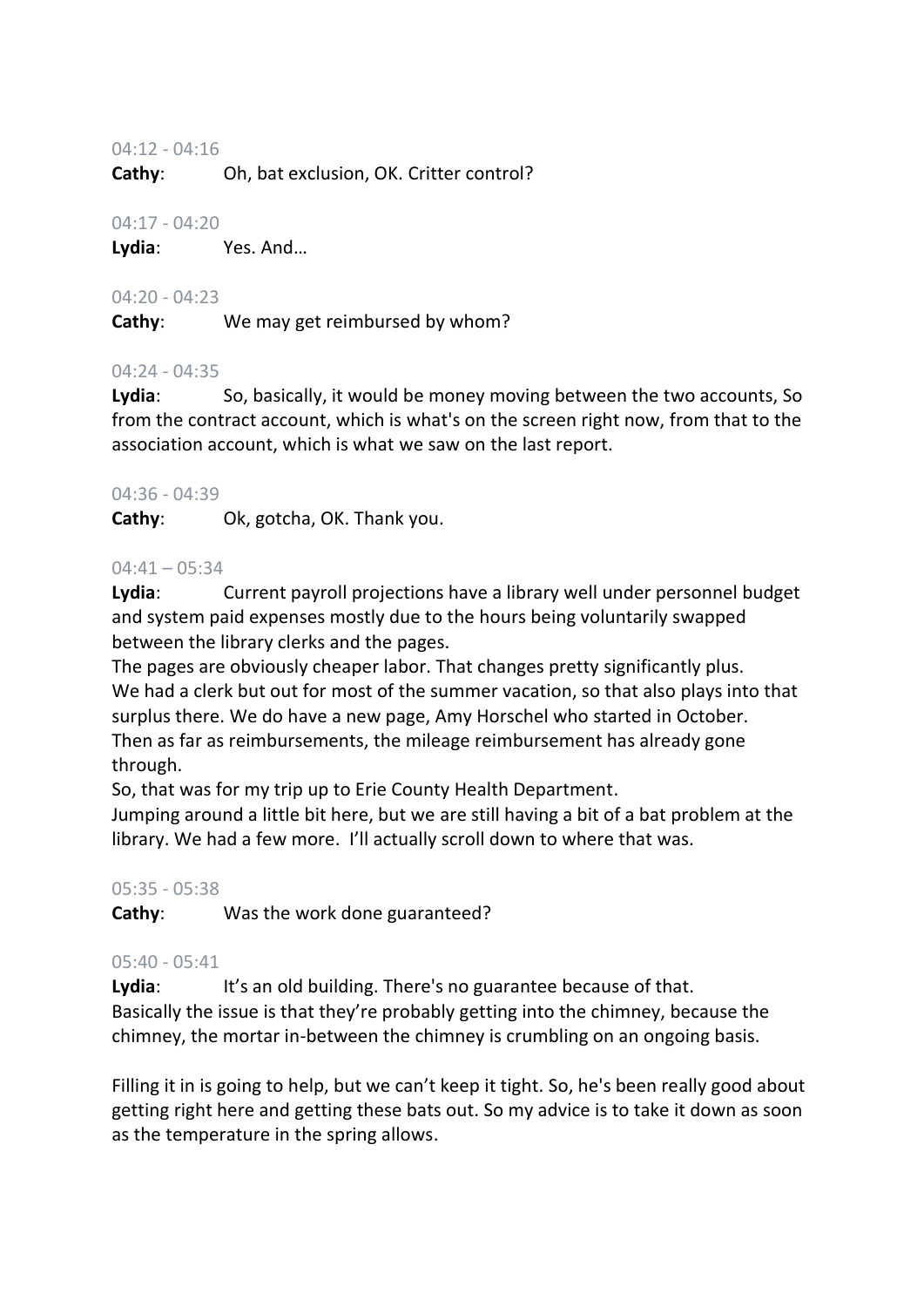#### 06:12 - 06:12

**Cathy**: What is that sound? (Loud static)

#### 06:13 - 06:13

**Suzanne**: Yeah, what is that?

## 06:21 - 06:26

**Cathy:** Is there white noise or something? I don't know what's going on there.

## 06:26 - 06:27

**Suzanne**: Ok.

## 06:30 - 06:33

**Kami:** I'm at works and they're playing Christmas music. I don't know if that could be it.

## 06:35 - 06:36

**Matt Boyle**: Oh, I don't know.

## 06:38 - 06:43

**Cathy**: Ok, OK so a recommendation.

## 06:43 - 06:45

**Lydia**: To take the chimney down, first thing.

## 06:46 - 06:48

**Cathy**: Because we don't need it basically.

## 06:48 - 06:54

Lydia: It's not being used and we don't want bats to get back in to the building. Back to the reimbursement for the mileage.

The bat that was here on the eighth of November was inside the library and was flying around while we were open.

And so, at that point, because, you know, Marilyn and Heidi and were both here at the time, we were able to locate the bat in the morning, but then we did take, I took that one in to the health department for testing.

## 07:35 - 07:41

**Cathy**: Yeah, I will, I mean, I don't know if we need to make a motion, but I'll definitely for that.

 $07:42 - 08:13$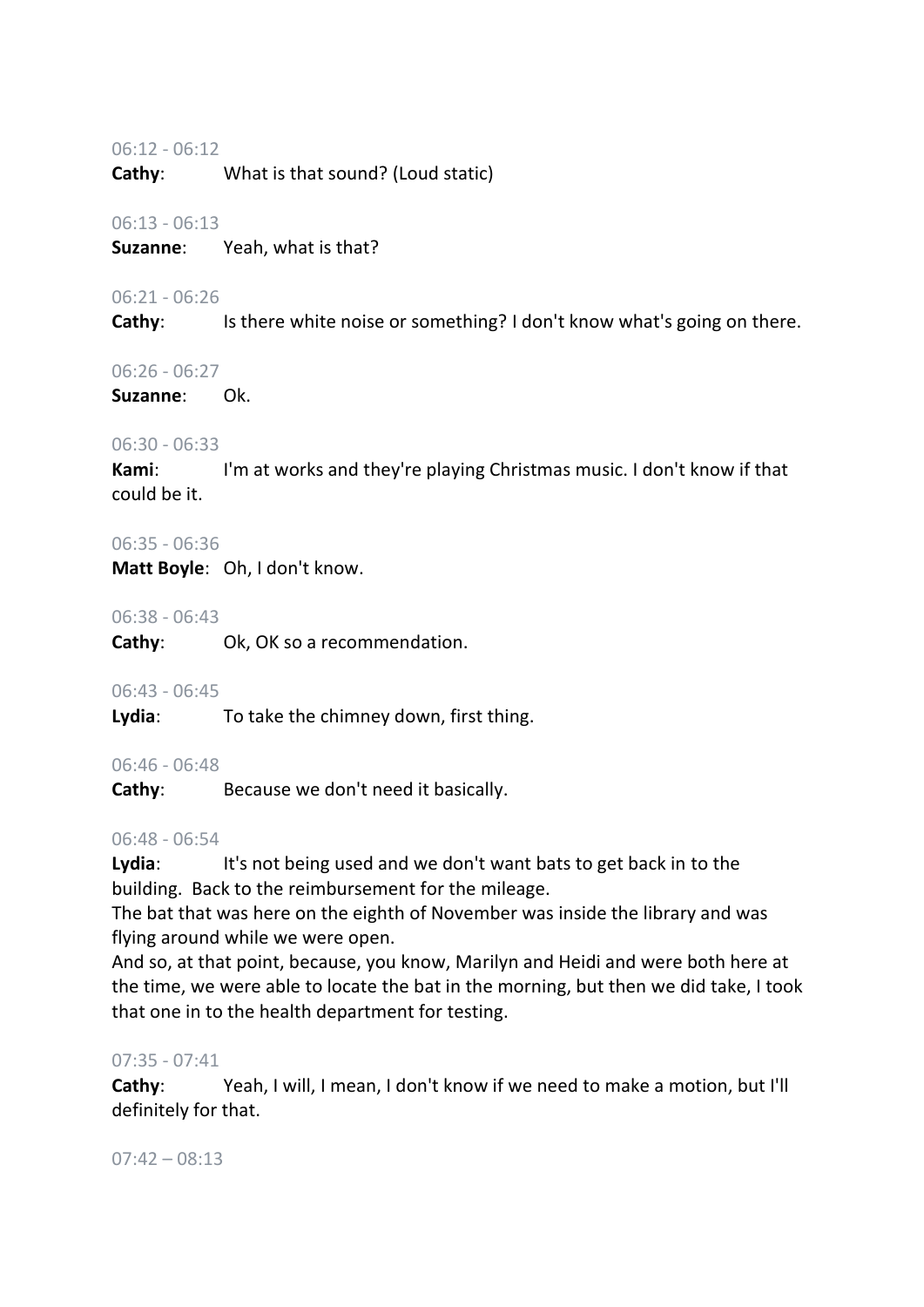## **Lydia**

I don't have any estimates.

So, until I have estimates here we can't make a motion, but I can move forward with that. I will try to get those under underway over the winter so that we can hit the ground running as soon as the weather cooperates.

The other reimbursement that I'm requesting from the Association is for the purchase of supplies that we used for painted pumpkins and that was back on October the 14th and 15th.

I had 26 people attend and bought 26 pumpkins. But they were from three different roadside stands and had to be paid for in cash. So that was my own cash that was used for that. So I am requesting reimbursement for that.

## 08:32 - 08:39

**Linda**: Didn't we vote at the last meeting, to tell you that you could get reimbursement for these things without waiting for meetings.

## 08:40 - 09:53

**Lydia**: But I still need people to come in a sign a check since I need a double signature on a check.

And then on to other financial stats of the Year End Appeals Expenditure - Every year, the Central Library does a Year End Appeal, which is part of their fundraising. And then they provide us with \$750 he spent on programming or on equipment that would be used for the public.

So back in September, we put through the reimbursement request for basically all of our summer programming.

And so it was all this summer concerts, craft program supplies and Battle of the Books materials.

Once that \$750 is spent, they will provide an additional \$250, if you request it. So we, of course, requested it and they granted it and between that and the previous year funding, and we had about \$335 left. So we purchased a Cricket Maker.

Today, it's set up, and Heidi and I are trying to figure out how it works.

So we've got a couple of little things to figure out. The way that we're going to start with is that patrons will provide their own supplies. We will provided really basic materials like card stock, and just in a few colors if they want it.

But if they want fancy vinyl or anything like that they will have to have the materials themselves.

So that will be available for patron use.

## 10:21 - 10:22

**Cathy**: Cool.

## 10:23 - 10:39

**Lydia**: Then Program Equipment and Facility Improvement Initiative, the shed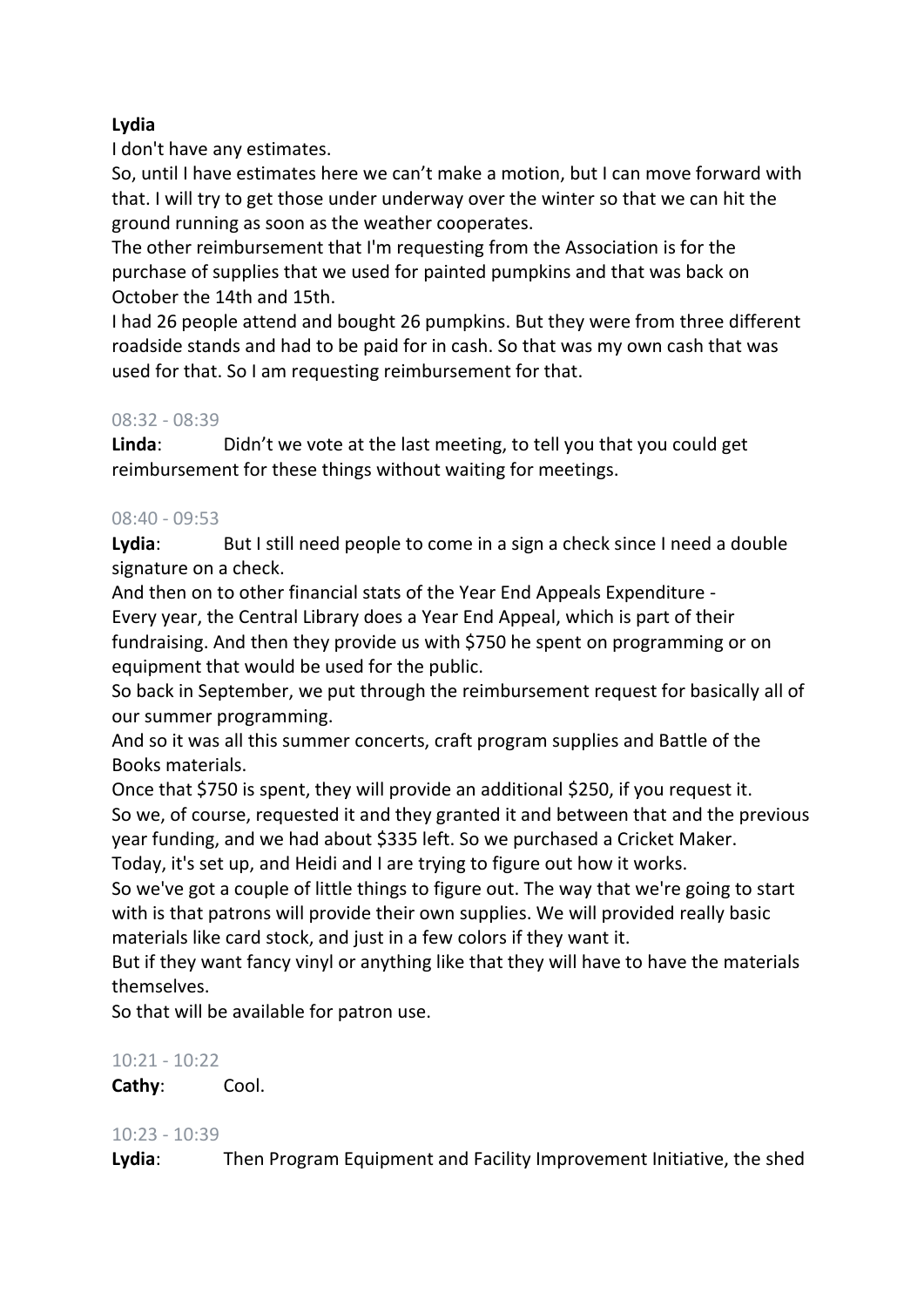is here it's been set up and we have the additional security cameras and the electrical line to the back yard, that's all been installed.

Unfortunately, the weather did not co-operate with the parking lot. That's a project for first thing in the spring when the weather is warm enough.

And the only other remaining purchase that we have a set of plastic Adirondacks chairs. They should be available in the Spring. So, I'm assuming they will be for sale at Home Depot or Lowe's next spring, as well.

## Feed Back Issues

## 12:37 - 12:48

## **Lydia**

Legislator Mills was able to secure \$2000 of funding for the libraries in his district, which includes Boston, so we're going to receive \$2000 under the Community and Neighborhood Development line.

So I've already reached out to his office to thank him, and asked them whether there were any restrictions on the use of the funding.

And they've said no restrictions at this point. He feels like we know how to use the money.

So it will still probably be several months until we receive that check.

But at that point, we'll send an official letter of thanks to them, as well.

## 13:14 - 13:16

## **Lydia**

And then just some basic statistics:

So in the last few months, since the beginning of September, we had 24 new library card sign-ups at Boston.

Library visits for November, we had 940 year to date, year to date over 12,000. So that's up 22% from last year, um, which is because we were closed three months last year.

And then circulation is, down.

It's going to still be better than last year, but not by a whole lot. We're still getting fairly equal libraries visits, people are checking out a lot fewer items. We don't have the families taking out stacks. I'm not entirely sure how did I get that back in until we're doing large scale programs.

We haven't been doing that many in library programs because of the matter of social distancing. And the fact that our community is small.

This shows you kind of a snapshot of our library programs for November and for the year to date.

And so these are the total number of programs in the age groups.

And then the total number of attendees for the year.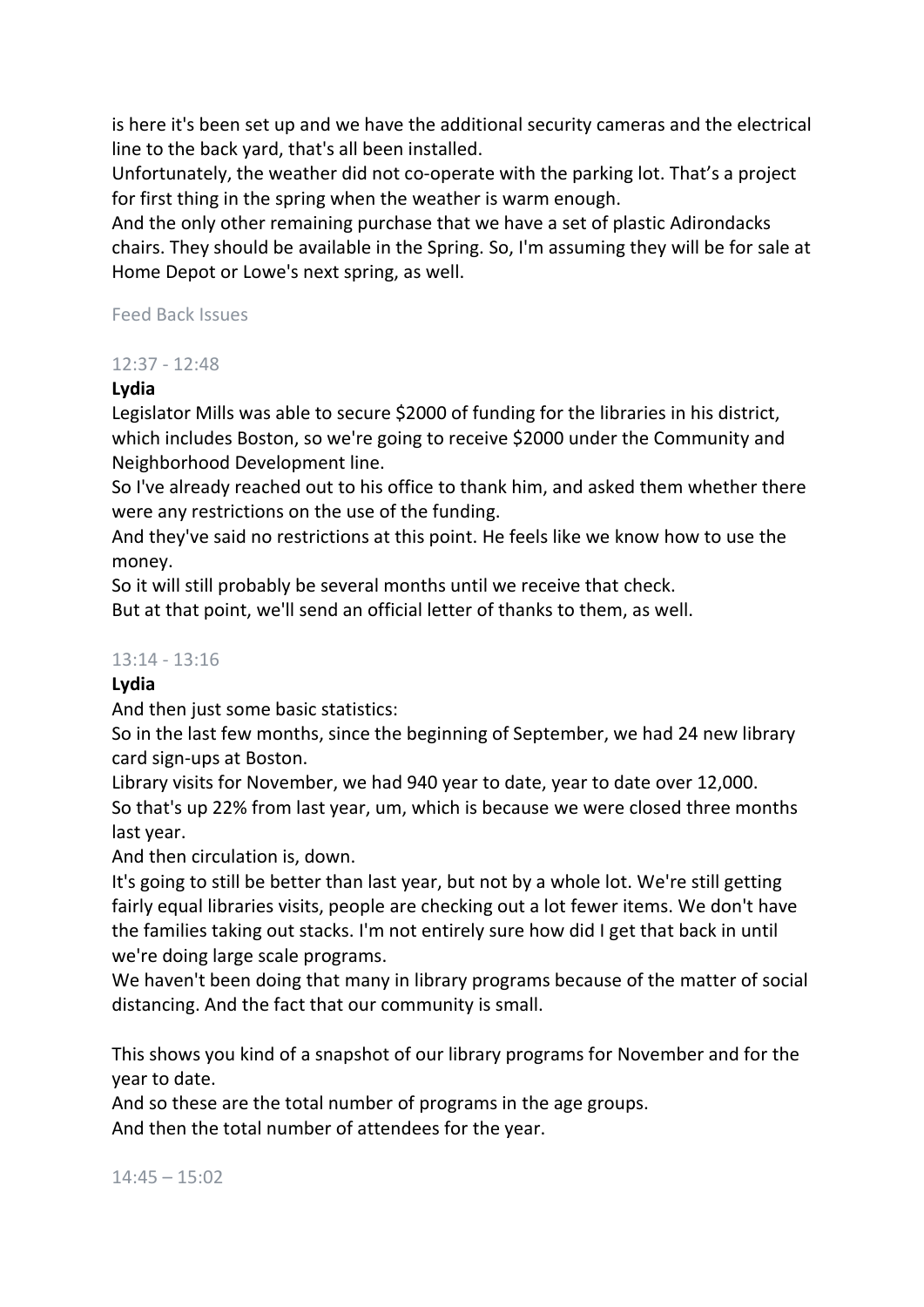## **Lydia**

We also have 652 take and make kits distributed. Those are the kits that people and kids can pick up and make at home.

Largely thanks to Heidi for a lot of ideas, cutting and packaging of all of those. The library one-on-one programs were therapy dog sessions of the 136 for the year. Adults' technology one-on-one is 41 sessions, and then we have 46 programs recorded online and over 5000 views of those videos as well.

## 15:18 – 16:06

## **Lydia**

I already did that bat exclusion so we'll jump to the book sale: the Friends of the Boston Library Book Sale and Basket Raffle was very successful.

That combined total was\$ 3417.75.

Basket raffle raised \$1500 alone and the book sale was a little over a thousand. The additional funds were from business and personal dimension during that time. Any questions on any of that?

So then the policies and I did post these online if anybody was interested in them. We have the sick leave policy here.

And these are all central policies:

Personnel Policies and Procedure Manual, The Sick Leave Policy, are new, well, this is an update, sorry.

The union membership, as well, is updated.

We have a new Distribution Policy and a new Internet Safety and Acceptable Use Policy.

So generally once a year we review any of the policies updated through the year and make the resolution to accept that.

## 16:52 - 16:54

**Cathy:** Are there any big changes?

## 16:55 - 17:01

**Lydia**: No mostly language, just clarifying some of the language; Some things that have come up with the pandemic and just making things clearer.

## 17:10 - 17:17

**Suzanne**: Ok, so again can we have a motion for a resolution to accept all these policies?

## 17:17 - 17:19

**Linda**: I will make a motion to accept all of those policies.

17:20 - 17:21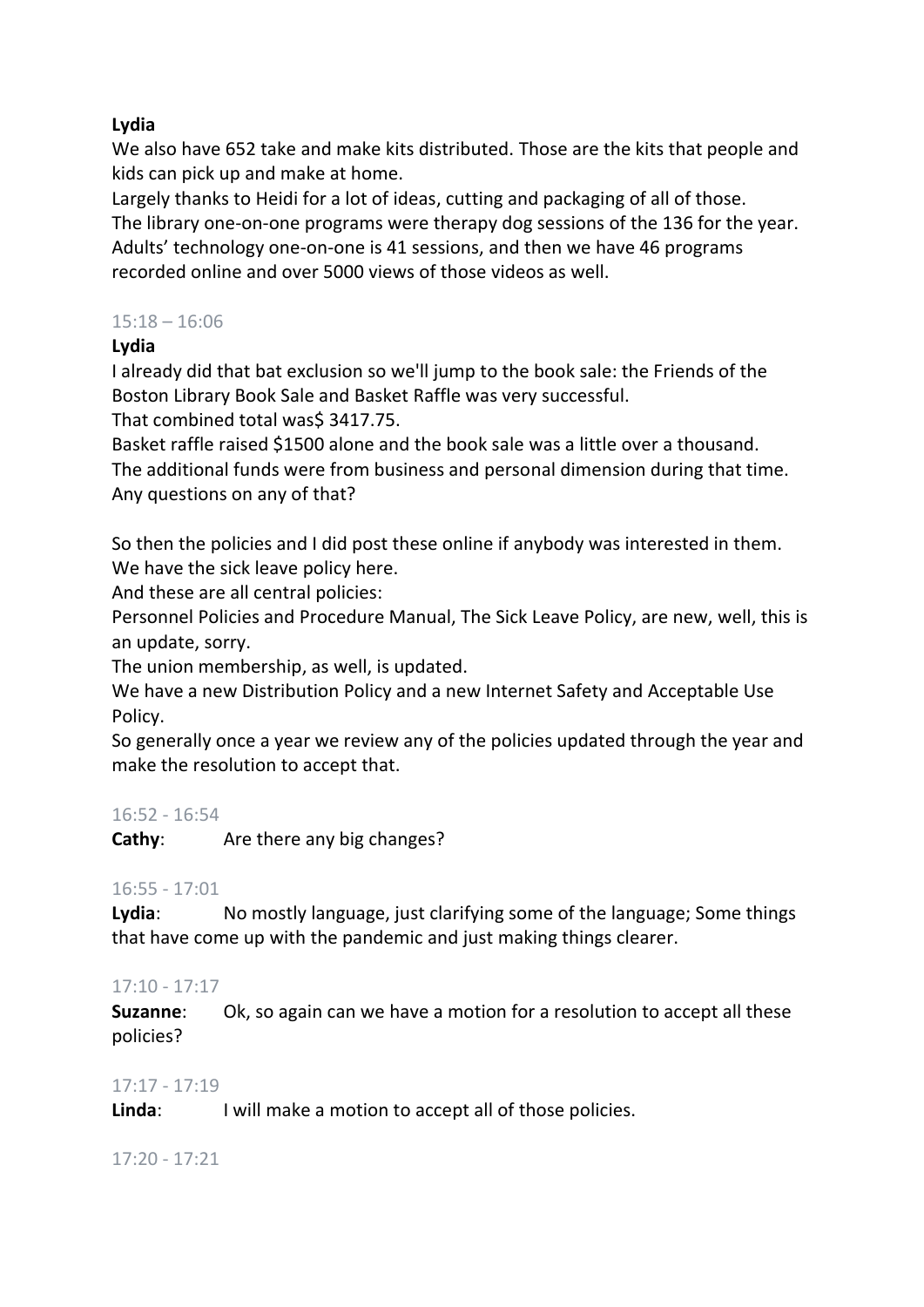**Suzanne**: And a second?

17:21 - 17:22

**Cathy**: I will second it.

17:23 - 17:24 **Suzanne**: Ok.

17:24 - 17:25 **Suzanne**: All in favor?

17:25 - 17:26

**Matt Boyle, Cathy, Kami, Linda** Aye!

#### 18:07 - 18:10

**Lydia**: And then the last thing on my report is the Long Range Plan. Did everybody sit down and read it?

18:18 - 18:20

**Cathy**: Yeah, oh.

#### 18:27 - 18:48

Lydia: I'm basing it off of a number of other library long-range plans, but I'm trying to also make it our own. So the vision statement and the mission statement are things that have existed before this long-range plan.

Those are just part of what should be included every time we rewrite this, those things should be there.

I don't feel like those need to be updated, so just take a second to read through that vision statements and the mission statement and see if there are any issues with those two things.

#### 19:01 - 19:03

Linda: I read it - I didn't see anything.

#### 19:12 - 19:15

**Suzanne**: Ditto, I already read it, I didn't see any problems.

#### 19:15 - 19:21

**Cathy:** I think we had sort of kicked this around last time or whatever. I mean, it looks good.

19:47 - 19:48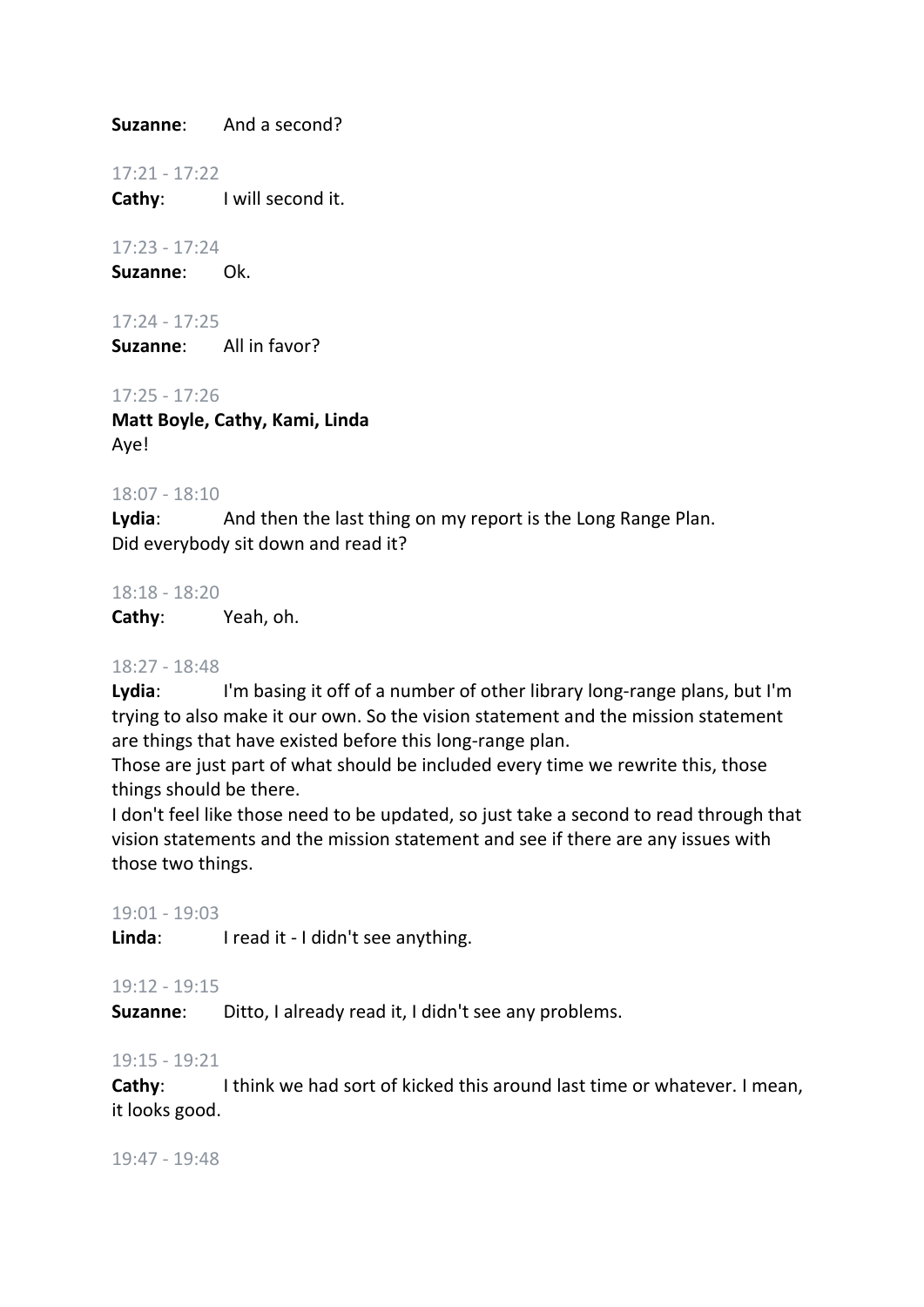## **Matt Boyle**: Yep, looks good.

#### 19:55 – 20:34

**Lydia**: A lot of it is stuff that we are working towards, anyways. You should have measurable goals with the long range plan.

But part of the problem with that right now is that our statistics are very skewed by pandemic fallout, and will be for a while.

So having a traditional goal like we're going to increase by X percent over the next couple of years, that's really impossible to predict at this exact moment.

I don't want to set us up for something where we're looking for benchmarks that we have no way of meeting.

## 20:35 - 20:36

**Matt Boyle**: Makes sense.

## $20:37 - 21:04$

Lydia: So, I have in there that we're going to continually evaluate through both formal and informal surveys, and we will be evaluating programs. So we're still looking for those measurements and all of those things, just not giving it an exact percentage that we're shooting for. Any questions on that?

#### 21:06 - 21:07

**Linda**: No, looks good to me.

## 21:09 - 21:15

**Lydia**: Ok. I think that is everything for me.

## 21:18 - 21:39

**Cathy**: Wait a minute, just a question here. I'm looking at the threats. Well, increasing e-books. I see what you're saying that it would reduce the actual in person visits. Yeah, OK, I get it, Yep.

## 21:40 - 21:45

**Lydia**: And the streaming doesn't necessarily mean, like through the library system either. It could be, you know, through Amazon. Streaming and downloading is not necessarily a library service.

#### 21:52 - 21:54

**Cathy**: Yep, it makes sense.

#### 21:57 - 22:09

**Suzanne**: Other questions or comments about the long-range plan? Then we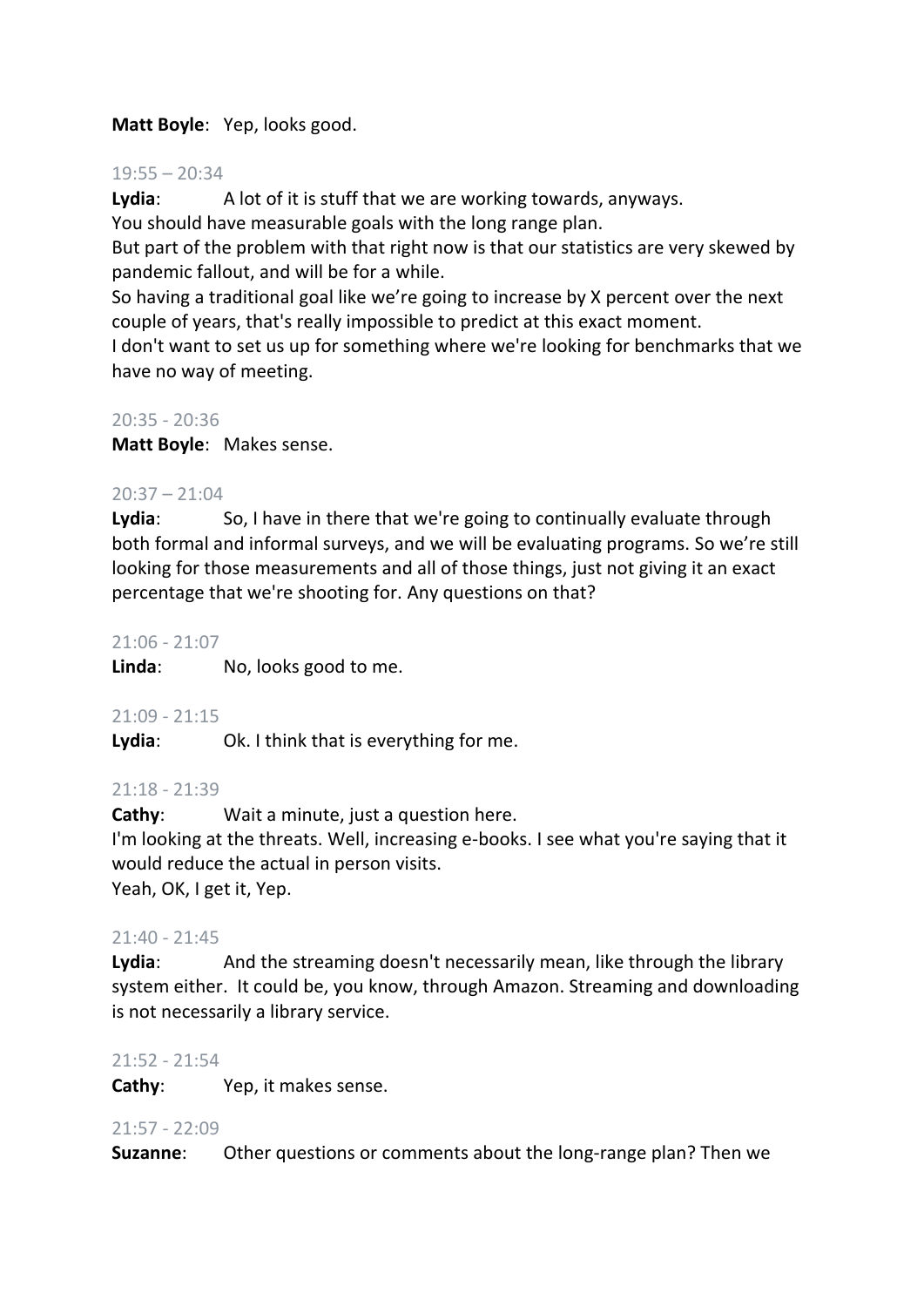need a resolution, again, to accept the long range plan. So a motion to accept the resolution to accept the Long Range Plan?

22:13 - 22:15

**Kami**: I could make a motion.

22:15 - 22:17

**Suzanne**: Ok, Kami and a second?

22:18 - 22:19

**Linda**: I can second.

22:19 - 22:22

**Suzanne**: Ok, it's Linda Seconding.

22:23 - 22:23 **Linda**: Yeah.

#### 22:31 - 22:45

**Suzanne**: Next is President's Report.

Since nothing is going on, I don't have a report.

But one thing I do want to call your attention to is at the bottom of the agenda of the meeting.

Dates are set for next year. When you get next year calendar you can put them all in. So our next meeting date is February 8<sup>th</sup> at 6:00. Hopefully in person. We'll see.

## 23:02 - 23:26

Lydia: I would mention that we do have to start considering that continuing education element. And that's something that, you know, we can definitely plan into a meeting.

If we know there's a meeting that everybody's going to be attending, we'll pull up a webinar and watch a webinar or something like that.

On Trustee responsibilities and then everybody can check off that requirement for the year.

## 23:28 - 23:35

**Linda**: Ok, did I read that we have to do two hours Starting next year or 23.

## 23:35 - 23:39

**Lydia**: I think its 2023 too.

## 23:56 - 24:02

**Linda**: I thought it said we needed to have those two hours as of 2023.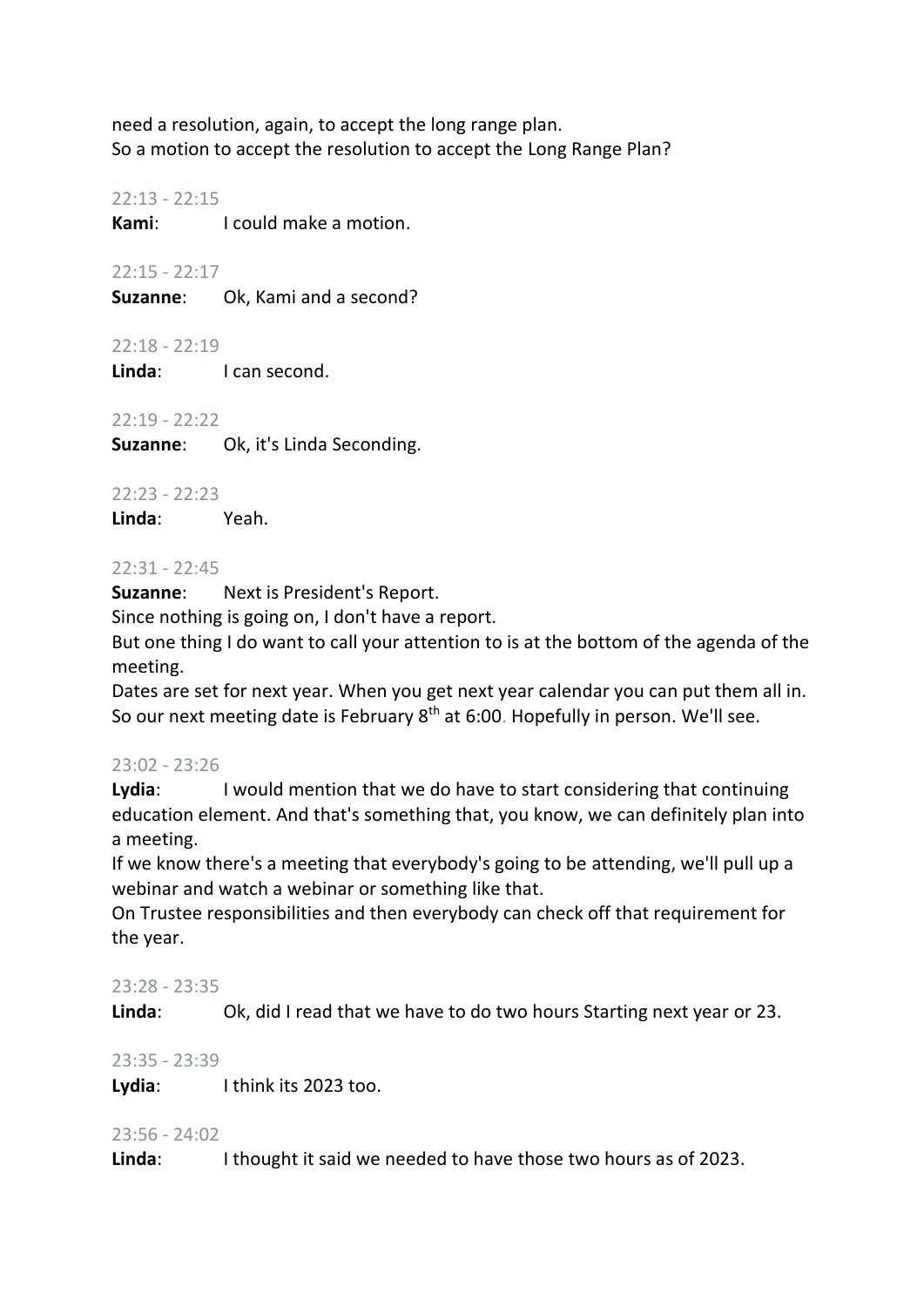#### 24:05 - 24:06

**Suzanne**: I think you're right.

#### 24:11 - 24:27

**Lydia**: Obviously, we're not going to sit and watch it to our webinar in a meeting for two hours. But there are plenty of the activities. There are also tons of webinars. Suzanne, what's the official name of the book club?

#### 24:28 - 24:31

**Suzanne**: I think it's just being called the Trustee's Book Club.

## 24:40 - 24:43

Lydia: And most of those, I think they've been timing those after work hours, right?

#### 24:44 - 24:44

**Suzanne**: Yeah.

#### 24:51 - 24:54

**Lydia**: Ok, I think that's everything from me.

#### 24:55 - 24:58

**Cathy:** Do we have any old business?

#### 24:58 - 25:02

**Suzanne**: No old business, we just covered new business.

#### 25:03 - 25:39

**Suzanne**: Yep, so then if we're all finished, any other comments or concerns, questions, nothing, OK. Then we need a motion to adjourn. Think Linda made a motion to adjourn she raised her hand?

#### 25:39 - 25:41

**Matt Boyle**: Yeah, I second it.

#### 26:19 - 26:26

**Matt Boyle**: And the reason we went to this platform, to this is because that the library wants us to use this one.

## 26:27 - 26:34

**Lydia**: No, we went to this one is because, if we're having an online meeting now, everything has to be transcribed.